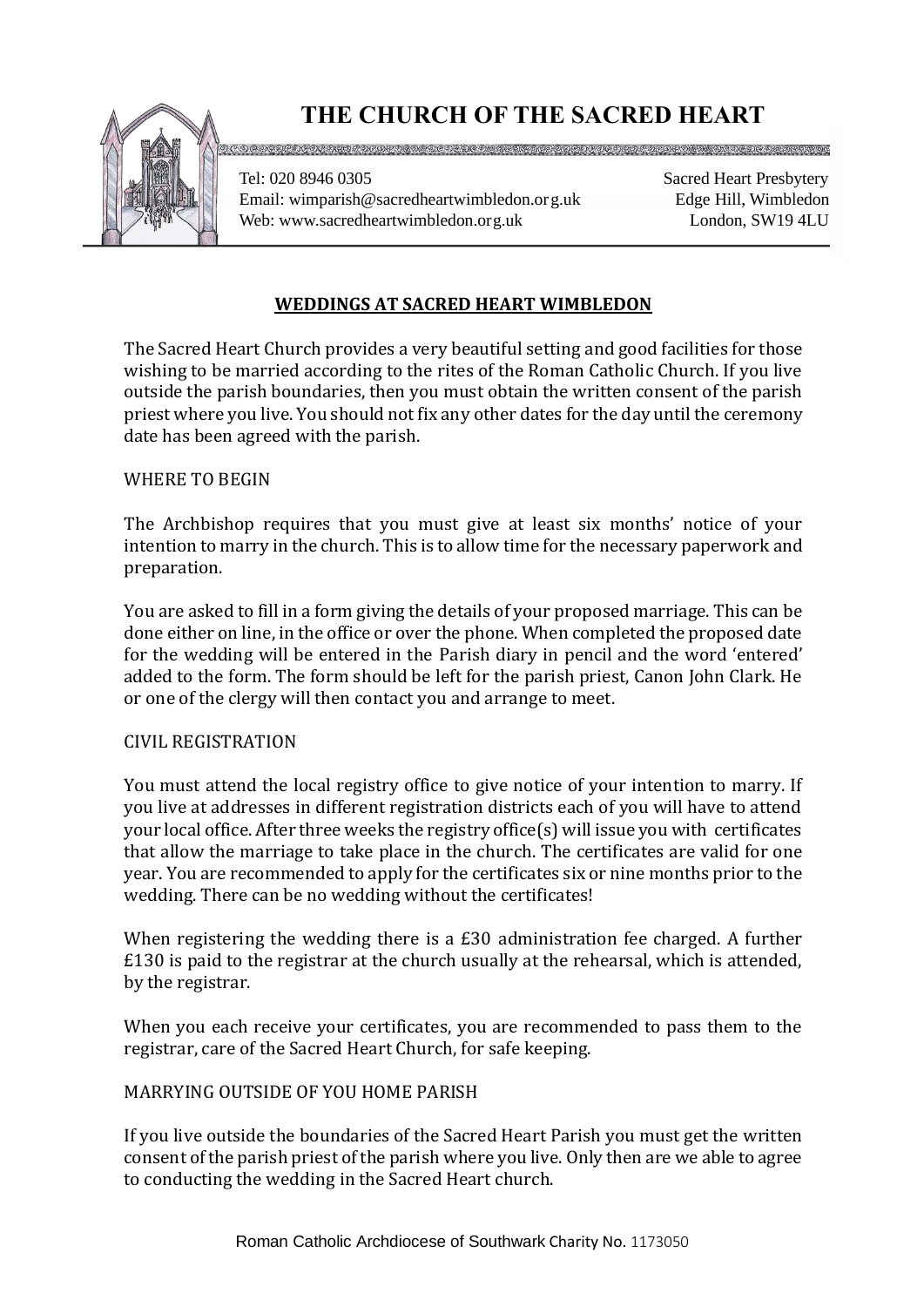There is a supplementary fee for marriages from outside of the parish of £200, a contribution to the upkeep of the church. Those who live in the parish or whose families live in the parish and support the church by their weekly offerings are eligible to marry in the church without paying this supplement.

## WHO WILL CONDUCT THE WEDDING?

Whether you live in the parish or not, a member of the Sacred Heart clergy team will work with you as you prepare for the wedding. The priest of the parish will be the principal celebrant unless the visiting priest is a family member – when, if you wish, they would be welcome to be the Principal Celebrant. If you would like another priest to attend the wedding, they would be very welcome to con-celebrate and take an active part in the ceremony.

## PREPARATION

Preparation will involve two or three meetings with the priest who will conduct the ceremony. During these meetings the necessary paperwork will be completed, certificates sought and where necessary dispensations applied for. You will have time to plan the ceremony in detail with the priest. There will also be a rehearsal for the wedding at a mutually agreed date and time.

You will be expected to attend a marriage preparation course arrange through the diocese. The priest will give you further information but details of planned course can be found at [http://www.rcsouthwark.co.uk/marriage\\_prep\\_courses.html](http://www.rcsouthwark.co.uk/marriage_prep_courses.html)

#### MUSIC

We are fortunate in being able to offer exceptional facilities for wedding music. There is a magnificent historic Walker organ and a Steinway concert piano.

All arrangements for music for your wedding are made through the Director of Music, Robert (Bob) Rathbone .

Telephone 01372 841442

Email [robert.rathbone@mac.com](mailto:robert.rathbone@mac.com) .

Bob will be happy to advise you on your choice of music. He is also able to arrange soloists and choir if required. It is important that you look at the 'Weddings' link on the Sacred Heart Parish Music website [www.sacredheartmusic.co.uk](https://sacredheartchurch219-my.sharepoint.com/personal/finance_sacredheartwimbledon_org_uk/Documents/Website%20and%20Database/Webpages/Weddings/www.sacredheartmusic.co.uk) to understand the booking and fee arrangements.

#### FLOWERS

The Parish Flower Group provides flowers for the church, including weddings. They provide two arrangements in the sanctuary, one by the Lady statue and, other than Advent and Lent, two arrangements at the entrance to the church. For full details please visit the [Flower Group page.](https://www.sacredheartwimbledon.org.uk/Groups/290594/Flower_Group.aspx) (Parish Community /Supporting the Liturgy)

#### TV STREAMING

The church has an in-house camera which can be activated to film and record your wedding. The camera is fixed and shows the altar and front two rows of pews. We can provide a private recording which can be downloaded as a permanent record of the ceremony. There is a charge of £120 for this service.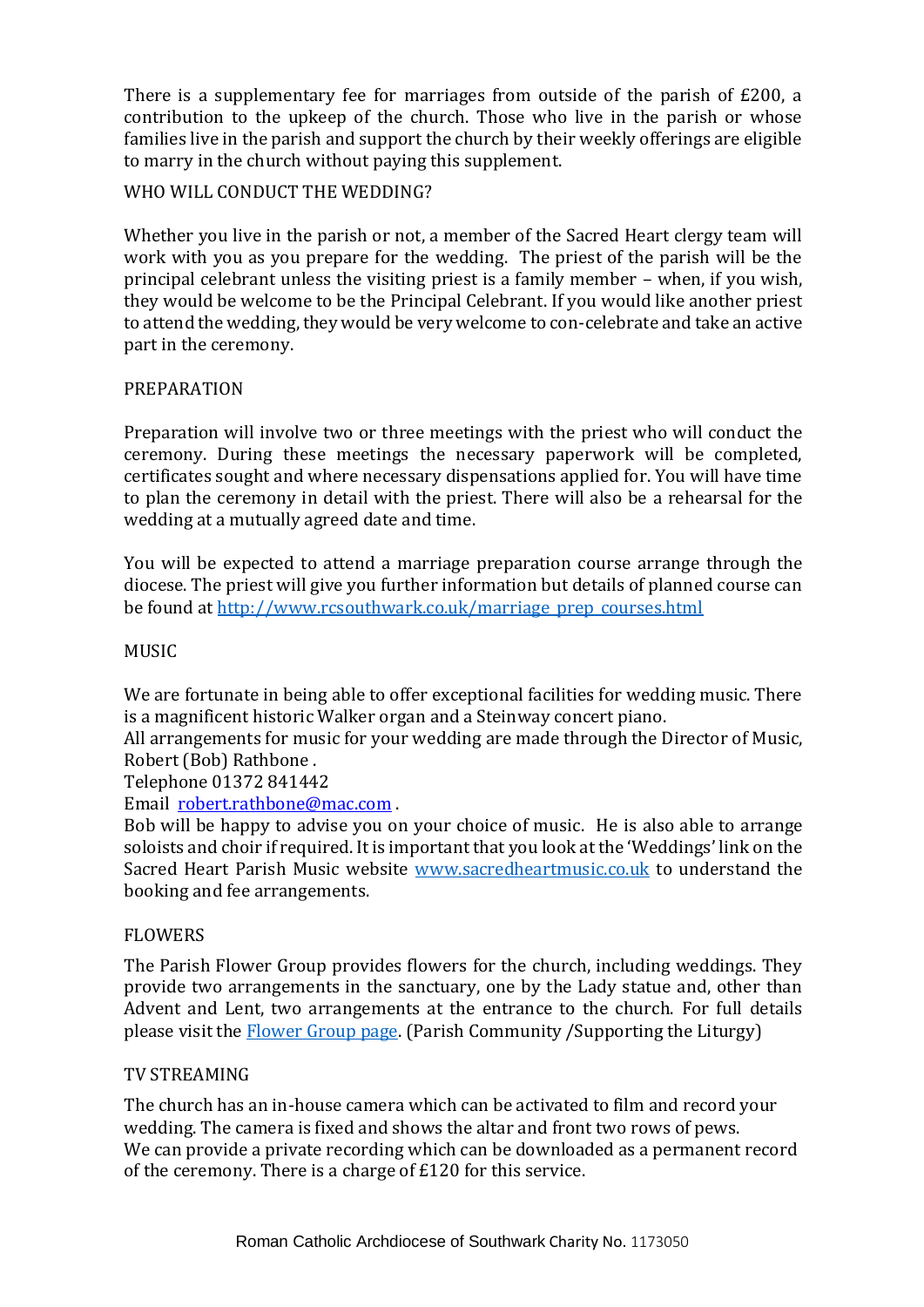## PHOTOGRAPHS

The official photographer should see the celebrant before the start of the wedding to clarify what is permitted. Video recording is permitted to accredited video photographers who have the necessary licenses to record copyright music. Please note there is a supplementary charge for musicians to be recorded - see sacredheartmusic.co.uk for details. We do encourage family members and guests not to take photographs or videos during the service.

| Music:    | Organist only:                                                                                                             | £140 |
|-----------|----------------------------------------------------------------------------------------------------------------------------|------|
|           | Organist + one soloist:                                                                                                    | £270 |
|           | Organist with approved guest singer:                                                                                       | £160 |
|           | Organist + choir                                                                                                           | £550 |
|           | Organist + choir + soloist                                                                                                 | £570 |
|           | Organist + choir + Choir director                                                                                          | £720 |
|           | (Video recording fees extra)<br>Fees for the above services are payable<br>direct to the organist and choral<br>performers |      |
|           | <b>Marriage Preparation Course</b>                                                                                         | £ 30 |
| Registrar | Rehearsal + Ceremony                                                                                                       | £130 |
|           | SUGGESTED SERVICE DONATIONS                                                                                                |      |
| Flowers   | 5 arrangements                                                                                                             | £300 |
| Church    | Out of parish supplement                                                                                                   | £200 |
| Clergy    | Discretionary Contribution                                                                                                 | £150 |
| Filming   | Recording of service                                                                                                       | £120 |

## SERVICE CHARGES FOR WEDDINGS AT THE SACRED HEART PARISH

#### **CONFETTI**

Confetti must not be thrown in the church or the church grounds. Please make this known to your guests. This causes extra work for those staff responsible for the Church grounds and may result in an additional charge for clearing.

#### RECEPTION FACILITIES

The parish has a suite of halls available for hire. The Upper Hall is a very suitable venue for a wedding reception for up to 200 guests; the Parish Lounge is a very comfortable space for up to 60 guests. For details see:

[https://www.sacredheartwimbledon.org.uk/Groups/284757/Parish\\_Halls.aspx](https://www.sacredheartwimbledon.org.uk/Groups/284757/Parish_Halls.aspx)

You can arrange your own reception using caterers of your choosing.